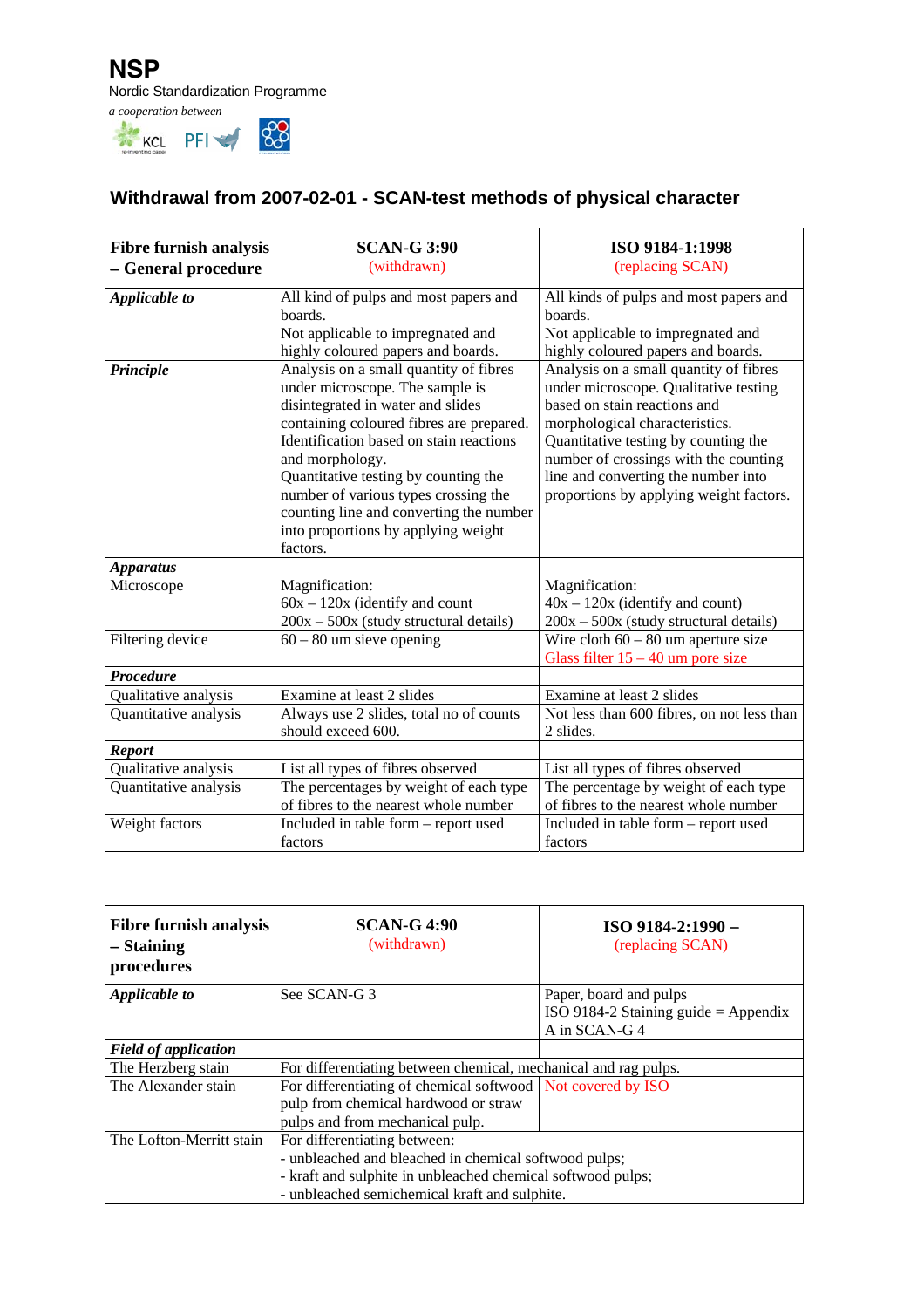| The Graff "C" stain      | Can identify most all common papermaking fibres. The use is based on very small       |                                         |  |
|--------------------------|---------------------------------------------------------------------------------------|-----------------------------------------|--|
|                          | differences in shade and intensity of colour. The main application in practice is for |                                         |  |
|                          | differentiating the following types:                                                  |                                         |  |
|                          | - chemical, semichemical and mechanical;                                              |                                         |  |
|                          | - bleached kraft and sulphite, of softwood;                                           |                                         |  |
|                          | - kraft and sulphite hardwood, especially when unbleached;                            |                                         |  |
|                          | - softwood and hardwood, except dissolving grades;                                    |                                         |  |
|                          | - bleached straw and esparto in softwood pulps.                                       |                                         |  |
| <b>Procedure</b>         |                                                                                       |                                         |  |
| The Herzberg stain       |                                                                                       | ISO 9184-3 Herzberg staining test       |  |
| The Alexander stain      | Herzberg stain + $Ca(NO3)2$                                                           | Not covered by ISO                      |  |
| The Lofton-Merritt stain |                                                                                       | ISO 9184-5 Lofton-Merritt staining test |  |
| The Graff "C" stain      |                                                                                       | ISO 9184-4 Graff "C" staining test      |  |
| Fibre coarseness         | Appendix A.3 in SCAN-G 3:90                                                           | ISO 9184-6 Fibre coarseness             |  |
| Weight factor            | Appendix A in SCAN-G 3:90                                                             | ISO 9184-7 Weight factor                |  |
| <b>Report</b>            |                                                                                       |                                         |  |
| Qualitative analysis     | See SCAN-G 3:90                                                                       | See ISO 9184-1                          |  |
| Quantitative analysis    | See SCAN-G 3:90                                                                       | See ISO 9184-1                          |  |
| Weight factors           | See SCAN-G 3:90                                                                       | As a dimensionless value to 2 decimal   |  |
|                          |                                                                                       | places                                  |  |
| Fibre coarseness         |                                                                                       | In mg/m to 3 significant figures        |  |

| <b>Bursting strength</b> | <b>SCAN-P 24:99</b>                      | ISO 2758:2001                            |
|--------------------------|------------------------------------------|------------------------------------------|
| and bursting energy      | (withdrawn)                              | (replacing SCAN)                         |
| abs.                     |                                          |                                          |
| Applicable to            | Papers having bursting strength 70 -     | Paper having bursting strength 70 -      |
|                          | 1400 kPa.                                | 1400 kPa.                                |
|                          |                                          | Determination of bursting energy         |
|                          |                                          | absorption (BEA) is not included.        |
| Principle                | A test piece, over a circular diaphragm, | A test piece, over a circular diaphragm, |
|                          | is clamped. Hydraulic fluid is pumped at | is clamped. Hydraulic fluid is pumped at |
|                          | a constant rate, bulging the diaphragm   | a constant rate, bulging the diaphragm   |
|                          | until the test pieces rupture. The       | until the test pieces rupture. The       |
|                          | bursting strength and BEA is calculated. | bursting strength is the maximum value   |
|                          |                                          | of the hydraulic pressure.               |
| <b>Apparatus</b>         |                                          |                                          |
| Upper clamp              | Diameter: $65 \pm 1$ mm                  |                                          |
|                          | Circular opening: $30,5 \pm 0,1$ mm      | Circular opening: $30,5 \pm 0,1$ mm      |
|                          | (diameter)                               |                                          |
| Lower clamp              | Thickness: $3.5 \pm 0.5$ mm              | Thickness: $3.5 \pm 0.05$ mm             |
|                          | Circular opening: $33,1 \pm 0,1$ mm      | Circular opening: $33,1 \pm 0,1$ mm      |
|                          | (diameter)                               | (diameter)                               |
| Force and pressure       | Force: $2900 \pm 200$ N                  | Pressure: $30 \pm 5$ kPa                 |
| Pump rate                | $1,6 \pm 0,1$ ml/s                       | $95 \pm 5$ ml/min                        |
| Procedure                |                                          |                                          |
| No of test pieces        | Separate results: 20 for each side       | Separate results: 20 for each side       |
|                          | One value: 10 for each side              | One value: 10 for each side              |
| <b>Report</b>            |                                          |                                          |
| Bursting strength        | In kPa to 3 significant figures          | To the nearest kPa                       |
| Burst index              | In megaN/kg to 3 significant figures     | In kPa $m^2/g$ to 3 significant figures  |
| Bursting energy          | In $J/m2$ to 3 significant figures       | (not included)                           |
| absorption               |                                          |                                          |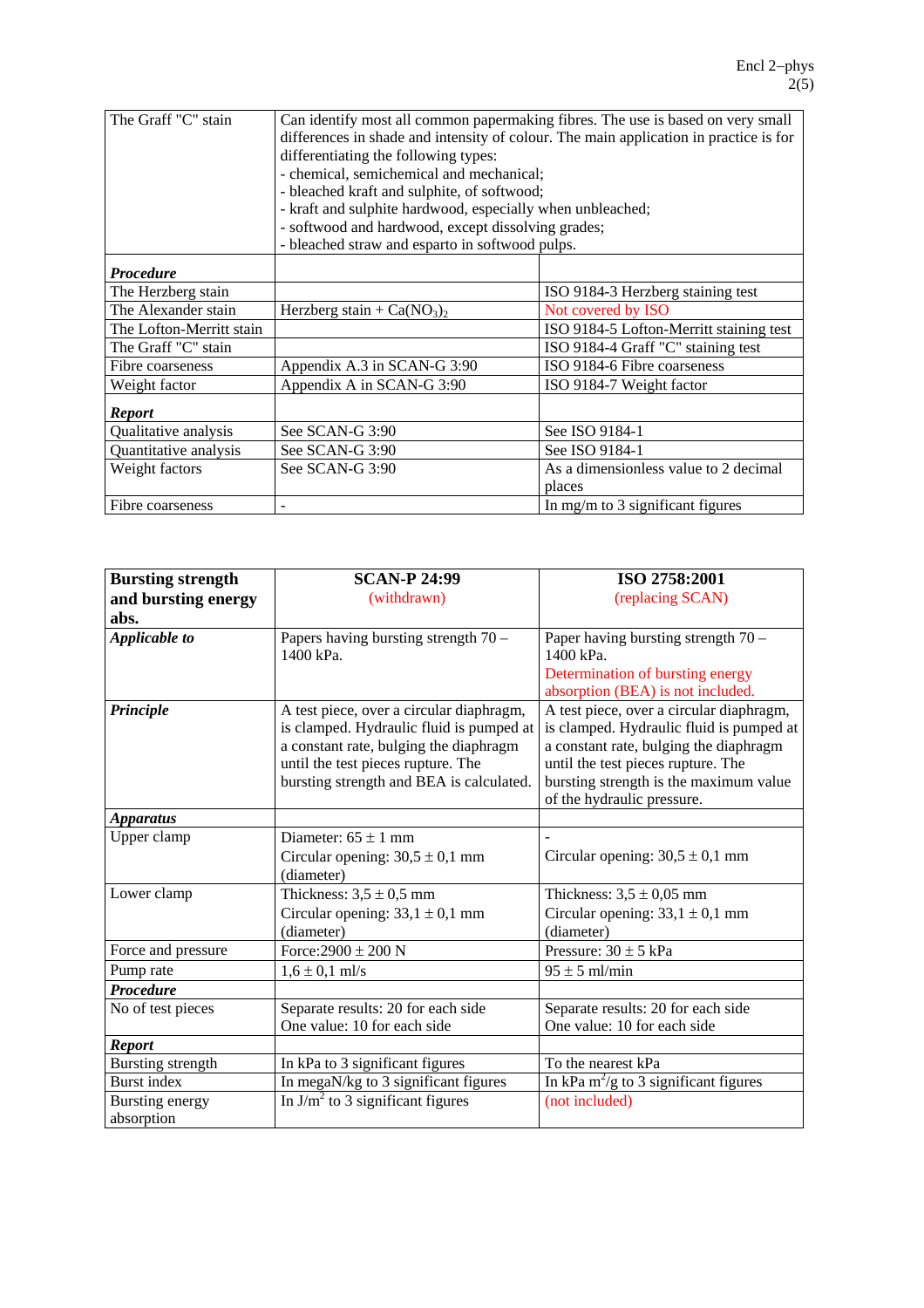| Air permeance -     | <b>SCAN-P 60:87</b>                                                            | ISO 5636-3:1992                             |
|---------------------|--------------------------------------------------------------------------------|---------------------------------------------|
| <b>Bendtsen</b>     | (withdrawn)                                                                    | (replacing SCAN)                            |
|                     |                                                                                |                                             |
| Applicable to       | Paper and board, having air permeance                                          | Paper and board, having air permeance       |
|                     | $0,35 - 15 \mu m/Pa s.$                                                        | $0,35 - 15 \mu m/Pa s.$                     |
| Principle           | A test piece $(10 \text{ cm}^2)$ is clamped                                    | A test piece $(10 \text{ cm}^2)$ is clamped |
|                     | between a rubber gasket and annular flat                                       | between a rubber gasket and annular flat    |
|                     | surface. One side of the test piece to                                         | surface. One side of the test piece to      |
|                     | atmospheric pressure, the other to a                                           | atmospheric pressure, the other to a        |
|                     | higher pressure, the air pressure                                              | higher pressure, the air pressure           |
|                     | difference is constant during the test.                                        | difference is constant during the test.     |
|                     | The air flow through the test area is                                          | The air flow through the test area is       |
|                     | measured and the air permeance is                                              | measured and the air permeance is           |
|                     | calculated.                                                                    | calculated.                                 |
| Procedure           |                                                                                |                                             |
| Test area           | $10,0 \pm 0,2$ cm <sup>2</sup>                                                 | $10,0 \pm 0,2$ cm <sup>2</sup>              |
| No of test pieces   | At least 10 (5 top side/5 bottom side)                                         | At least 10 (5 top side/5 bottom side)      |
| Pressure difference | 1,47 kPa                                                                       | $1,47 \pm 0,02$ kPa                         |
|                     |                                                                                | (or $0,74$ or $2,20$ kPa)                   |
| Air flow meter:     |                                                                                |                                             |
| Rotameter tubes     | $1: 10 - 150$ ml/min                                                           | $1: 5 - 150$ ml/min                         |
|                     | $2: 50 - 500$ ml/min                                                           | $2:50 - 500$ ml/min                         |
|                     | $3:300 - 3000$ ml/min                                                          | $3:300 - 3000$ ml/min                       |
| <b>Report</b>       |                                                                                |                                             |
| Air permeance       | In $\mu$ m/Pa s to 2 significant figures.                                      | In $\mu$ m/Pa s to 2 significant figures.   |
| <b>Remarks</b>      | The corresponding SCAN-test method (P 21:67) for surface roughness has already |                                             |
|                     | been replaced with the corresponding ISO standard (ISO 8791-2:1990).           |                                             |

| <b>Water absorption</b><br>rate and water<br>absorbency | <b>SCAN-P 62:88</b><br>(withdrawn)                                                                                                                                                                                                                                                                                                  | EN ISO 12625-8:2006<br>(or EN ISO 12625-10, see below)<br>(replacing SCAN)                                                                                                                  |
|---------------------------------------------------------|-------------------------------------------------------------------------------------------------------------------------------------------------------------------------------------------------------------------------------------------------------------------------------------------------------------------------------------|---------------------------------------------------------------------------------------------------------------------------------------------------------------------------------------------|
| Applicable to                                           | Low density paper                                                                                                                                                                                                                                                                                                                   | Tissue paper and tissue products $-$<br>Water absorption time and water<br>absorption capacity - basket method                                                                              |
| Principle                                               | Water is applied onto the sample and is<br>allowed to penetrate the sample in all<br>directions. During penetration the<br>sample is compressed. Absorption rate<br>in all directions (MC, CD, ZD) and<br>penetration time (by measuring the time<br>needed) are determined and water<br>absorbency is determined (by<br>weighing). | A test piece is placed in a basket and<br>allowed to immerse in water under its<br>own weight.<br>The time to complete wetting is<br>measured, the mass of absorbed water is<br>determined. |
| <b>Apparatus</b>                                        |                                                                                                                                                                                                                                                                                                                                     |                                                                                                                                                                                             |
|                                                         | Absorption tester as described in Clause<br>5 of SCAN-P 62:88                                                                                                                                                                                                                                                                       | A water container, a cylindrical basket<br>for the manual test method or a<br>apparatus.                                                                                                    |
| <b>Procedure</b>                                        |                                                                                                                                                                                                                                                                                                                                     |                                                                                                                                                                                             |
| No of tests                                             | At least 6                                                                                                                                                                                                                                                                                                                          | 5 test pieces (76 mm width and a length<br>to give a test piece mass of 5 g)                                                                                                                |
| <b>Report</b>                                           |                                                                                                                                                                                                                                                                                                                                     |                                                                                                                                                                                             |
| Absorption rates<br>(MD, CD, ZD)                        | In ml/s to 2 significant figures                                                                                                                                                                                                                                                                                                    |                                                                                                                                                                                             |
| Penetration time                                        | In s to 2 significant figures                                                                                                                                                                                                                                                                                                       | $\overline{a}$                                                                                                                                                                              |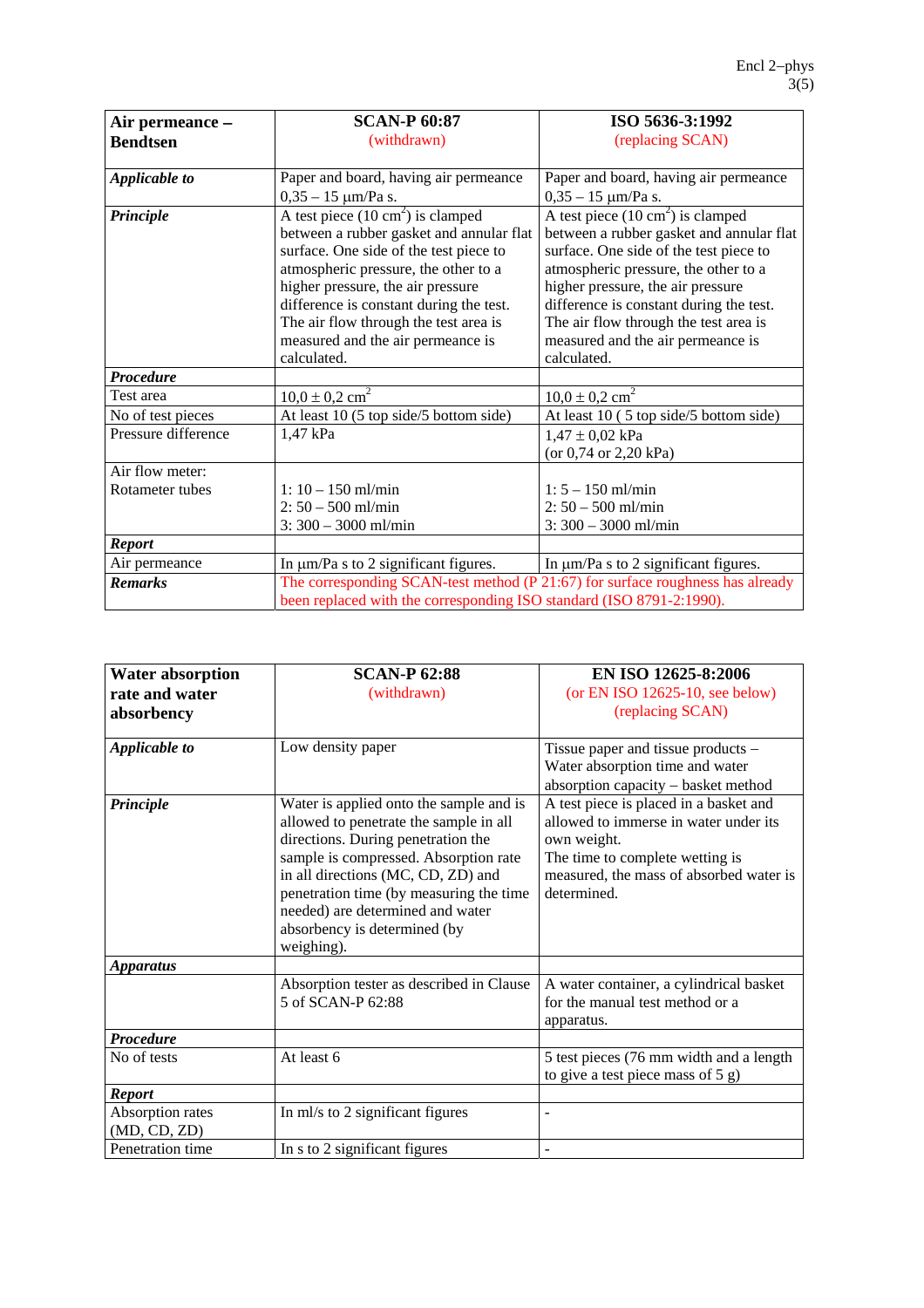| Water absorption time   |                                          | The time, in s, required for complete       |
|-------------------------|------------------------------------------|---------------------------------------------|
|                         |                                          | wetting to the nearest $0,1$ s.             |
| Water absorption        |                                          | In g of water/g of sample to the nearest    |
| capacity                |                                          | decimal.                                    |
| <b>Water absorption</b> | <b>SCAN-P 62:88</b>                      | prEN ISO 12625-10:2006,                     |
| rate and water          | (withdrawn)                              | ISO/DIS 12625-10:2006*                      |
| absorbency              |                                          | (to be published)                           |
|                         |                                          | (replacing SCAN when published)             |
| <b>Applicable to</b>    | Low density paper                        | Tissue paper and tissue products -          |
|                         |                                          | Water demand absorption rate and            |
|                         |                                          | capacity - Differential head pressure       |
| Principle               | Water is applied onto the sample and is  | A circular test piece is placed on a        |
|                         | allowed to penetrate the sample in all   | weave screen and water is introduced to     |
|                         | directions. During penetration the       | the bottom of the test piece. The test      |
|                         | sample is compressed. Absorption rate    | piece is allowed to absorb water, at a      |
|                         | in all directions (MC, CD, ZD) and       | preset differential hydrostatic head, a     |
|                         | penetration time (by measuring the time  | constant fluid level is maintained.         |
|                         | needed) are determined and water         | Absorption is measured as a function of     |
|                         | absorbency is determined (by             | time.                                       |
|                         | weighing).                               |                                             |
| <b>Apparatus</b>        |                                          |                                             |
|                         | Absorption tester as described in Clause | An absorbency tester having a liquid        |
|                         | 5 of SCAN-P 62:88                        | delivery system, a test table platform, a   |
|                         |                                          | head adjustment device and an               |
|                         |                                          | electronic recording system.                |
| <b>Procedure</b>        |                                          |                                             |
| No of tests             | At least 6                               |                                             |
| <b>Report</b>           |                                          |                                             |
| Absorption rates        | In ml/s to 2 significant figures         |                                             |
| (MD, CD, ZD)            |                                          |                                             |
| Penetration time        | In s to 2 significant figures            |                                             |
| Water absorption time   | $\blacksquare$                           |                                             |
| Demand absorption rate  |                                          | In g/s determined after t s. $t = 2$ , 5 or |
|                         |                                          | 10 s.                                       |
| Demand absorption       |                                          | In g of water/g of test piece or;           |
| capacity                |                                          | In g of water/ $cm2$ of test piece          |

\* The method is submitted to voting within CEN and ISO, and it will be published during 2007. If you wish to know the current status of the draft, please contact NSP.

| Tensile strength,              | <b>SCAN-P 67:93</b>                                                                                                                                                                                                                          | ISO 1924-3:2005                                                                                                                                                                                                                              |
|--------------------------------|----------------------------------------------------------------------------------------------------------------------------------------------------------------------------------------------------------------------------------------------|----------------------------------------------------------------------------------------------------------------------------------------------------------------------------------------------------------------------------------------------|
| strain at break, TEA           | (withdrawn)                                                                                                                                                                                                                                  | (replacing SCAN)                                                                                                                                                                                                                             |
| and tensile stiffness          |                                                                                                                                                                                                                                              |                                                                                                                                                                                                                                              |
| Applicable to                  | Paper, board and <i>pulps (laboratory</i>                                                                                                                                                                                                    | Paper and board                                                                                                                                                                                                                              |
|                                | sheets)                                                                                                                                                                                                                                      |                                                                                                                                                                                                                                              |
| Principle                      | A test piece is strained to break at a<br>constant rate of elongation. The tensile<br>force and the elongation are recorded.<br>The tensile strength, strain at break,<br>tensile energy absorption and tensile<br>stiffness are calculated. | A test piece is strained to break at a<br>constant rate of elongation. The tensile<br>force and the elongation are recorded.<br>The tensile strength, strain at break,<br>tensile energy absorption and tensile<br>stiffness are calculated. |
| Procedure                      |                                                                                                                                                                                                                                              |                                                                                                                                                                                                                                              |
| Constant rate of<br>elongation | $1.7 \pm 0.2$ mm/s                                                                                                                                                                                                                           | $100 \pm 10$ mm/min                                                                                                                                                                                                                          |
| Test span                      | $100 \pm 0.5$ mm                                                                                                                                                                                                                             | $100 \pm 0.5$ mm                                                                                                                                                                                                                             |
| Test piece width               | $15.0 \pm 0.1$ mm                                                                                                                                                                                                                            | $15.0 \pm 0.1$ mm                                                                                                                                                                                                                            |
| No of tests                    | 10 tests in MD                                                                                                                                                                                                                               | 10 tests in MD                                                                                                                                                                                                                               |
|                                | 10 tests in CD                                                                                                                                                                                                                               | 10 tests in CD                                                                                                                                                                                                                               |
|                                | 10 tests for isotrophic laboratory sheets.                                                                                                                                                                                                   |                                                                                                                                                                                                                                              |